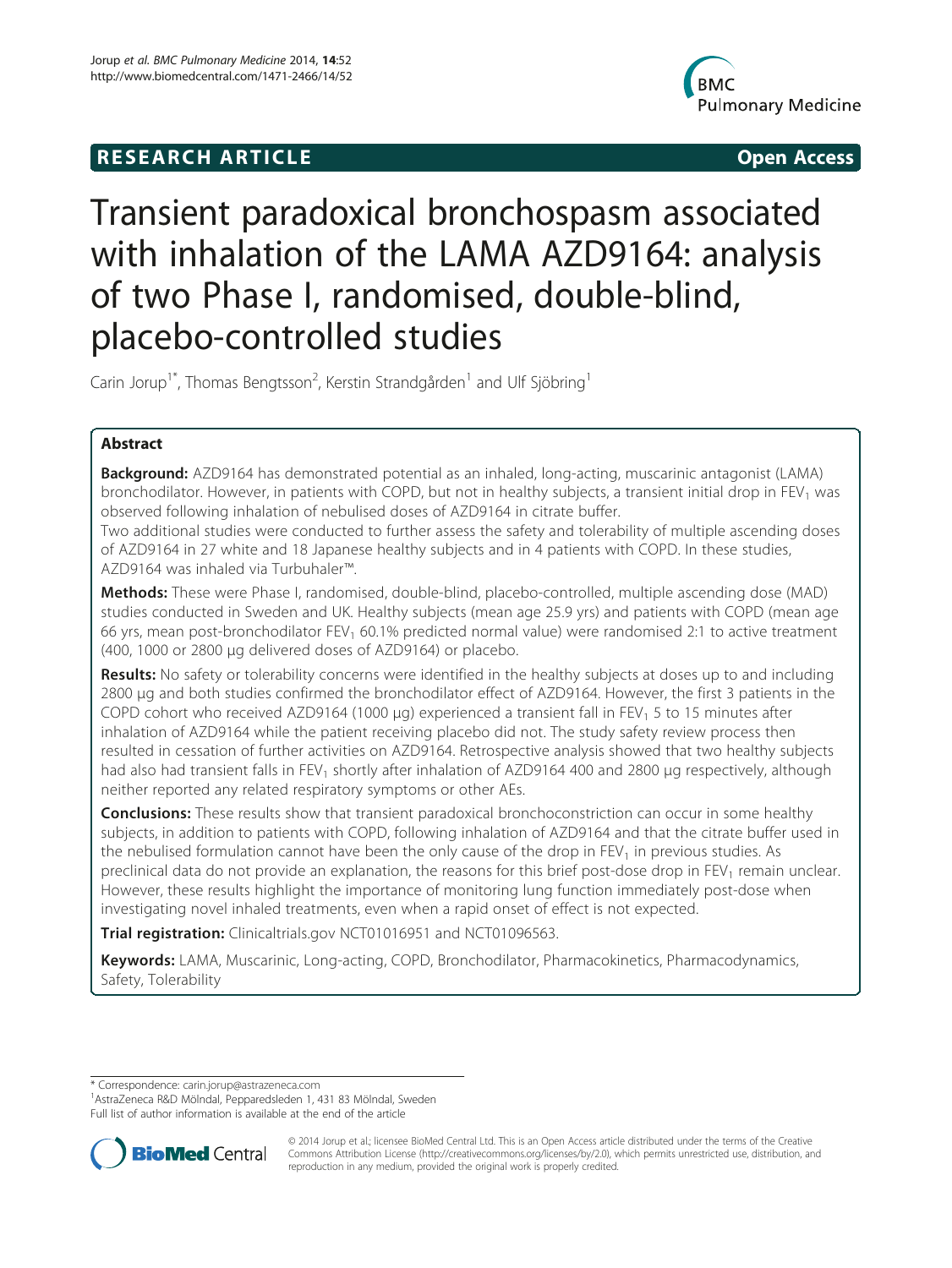# Background

Chronic obstructive pulmonary disease (COPD), is globally a major and growing cause of morbidity and mortality [[1,2](#page-11-0)]. COPD is characterised by progressive airflow limitation that is not fully reversible and is associated with neutrophil-mediated airway inflammation [[3\]](#page-11-0). Current first line treatment options include long- and short-acting inhaled bronchodilators, which have little or no effect on the continuing decline in lung function. Monotherapy with inhaled glucocorticosteroid therapy is less effective in COPD than it is in asthma, which may be due to the differing inflammatory processes involved [[1](#page-11-0)].

Long-acting bronchodilators, whether administered twice-daily, such as the  $β_2$ -agonists formoterol and salmeterol and the recently approved muscarinic antagonist aclidinium, or once-daily, such as indacaterol, tiotropium and the recently approved olodaterol, vilanterol, glycopyrronium and umeclidinium, are the mainstay of COPD treatment. Other long-acting, once-daily bronchodilators are also in late stage development, including abediterol. The muscarinic antagonist tiotropium, in particular, has become well established as an effective once-daily bronchodilator for COPD over the past decade, with safety and efficacy demonstrated in large scale trials lasting up to three years. Tiotropium does, however, cause the anticholinergic side effect of dry mouth in 6–16% of patients with COPD [\[4](#page-12-0)-[8](#page-12-0)]. With the aim of finding an alternative with an improved therapeutic index relative to tiotropium, a development program for a novel, long-acting, inhaled muscarinic antagonist (LAMA) bronchodilator for the treatment of patients with COPD was initiated.

The first compound from this program to be extensively evaluated in a clinical setting is AZD9164, a product of a collaboration between AstraZeneca Discovery and Pulmagen Therapeutics Limited (formerly Argenta Discovery Limited). In vitro, AZD9164 is a potent, competitive antagonist at the human, rat, guinea pig and dog muscarinic  $M_3$  receptor with similar potency at human  $M_1$ ,  $M_2$ ,  $M_4$  and  $M_5$  receptors. In vivo, AZD9164 is a potent antagonist against methacholine-induced bronchoconstriction in anaesthetised guinea pigs and has a much longer duration of action than ipratropium  $(>12$  vs. 4 h) in this model. Preclinical safety pharmacology, pharmacokinetics (PK) and toxicology studies of AZD9164 revealed no significant adverse findings that would preclude studies in humans. AZD9164 demonstrated an improved therapeutic index in guinea pig models of lung (methacholine-induced bronchoconstriction) vs systemic (pilocarpine-induced salivation) muscarinic antagonist effects. These pre-clinical studies indicated that AZD9164 is a potent, long-acting muscarinic antagonist (LAMA), and suitable for further assessment in clinical studies.

An initial single ascending dose (SAD) study in 48 healthy human subjects (ClinicalTrials.gov Identifier NCT00847249) established the safety and tolerability of AZD9164 at lung deposited doses ranging from 4 to 1940 μg, and indicated a bronchodilating effect at the higher doses (≥700 μg). In a subsequent single dose crossover study in 28 patients with COPD, all tested doses of AZD9164 (100 μg, 400 μg and 1200 μg lung deposited doses) resulted in statistically significant increases in peak, trough and  $24$ -h average  $FEV<sub>1</sub>$  versus placebo [\[9](#page-12-0)]. The bronchodilator effect of AZD9164 400 μg was shown to be superior to tiotropium 18 μg in this study [\[9](#page-12-0)]. However, the study also indicated a transient initial, dose-dependent drop in  $FEV<sub>1</sub>$  following nebulisation [[9](#page-12-0)]. In both studies, AZD9164 was administered dissolved in citrate buffer and inhaled via nebulisation. The two studies described in this paper were conducted to further assess the safety and tolerability of AZD9164 after administration of multiple ascending doses (MAD) in healthy white subjects and in patients with COPD (NCT01016951; GMAD study) and in healthy Japanese subjects (NCT01096563; JMAD study). In these studies, AZD9164 was administered in the morning as a citrate-free dry powder via <sup>a</sup>Turbuhaler<sup>™</sup>.

#### **Objectives**

The present cohort with COPD patients was added to the original GMAD study protocol because the earlier COPD study had revealed a transient dose-dependent decrease in  $FEV<sub>1</sub>$  that occurred 15 minutes after inhalation of AZD9164 but not after placebo or tiotropium. In contrast, no such effects had been seen in the single ascending dose (SAD) study in healthy subjects, which had involved even higher doses of AZD9164 and the same type of citrate buffer. However, the first  $FEV<sub>1</sub>$  measurement was taken at 90 minutes post-dose in the SAD study, so that small transient drops in  $FEV<sub>1</sub>$  that occurred before this time would not have been detected. The patients with COPD in the single-dose cross-over study were not exposed to the citrate buffer when given tiotropium or placebo. It was therefore unclear whether the decrease in  $FEV<sub>1</sub>$  with AZD9164 was due to AZD9164 or to the citrate buffer in the nebuliser solution, the quantities of which increased in line with the dose of AZD9164. The present studies were designed to resolve these conflicting findings and to further assess the pharmacokinetic and pharmacodynamic profiles of AZD9164 by administering AZD9164 as a citrate-free dry powder via Turbuhaler™.

# Methods

# Study objectives

The primary objectives of the two MAD studies were to investigate the safety and tolerability of inhaled AZD9164 delivered via Turbuhaler™ in healthy white and Japanese subjects and also, in the GMAD study, in patients with COPD.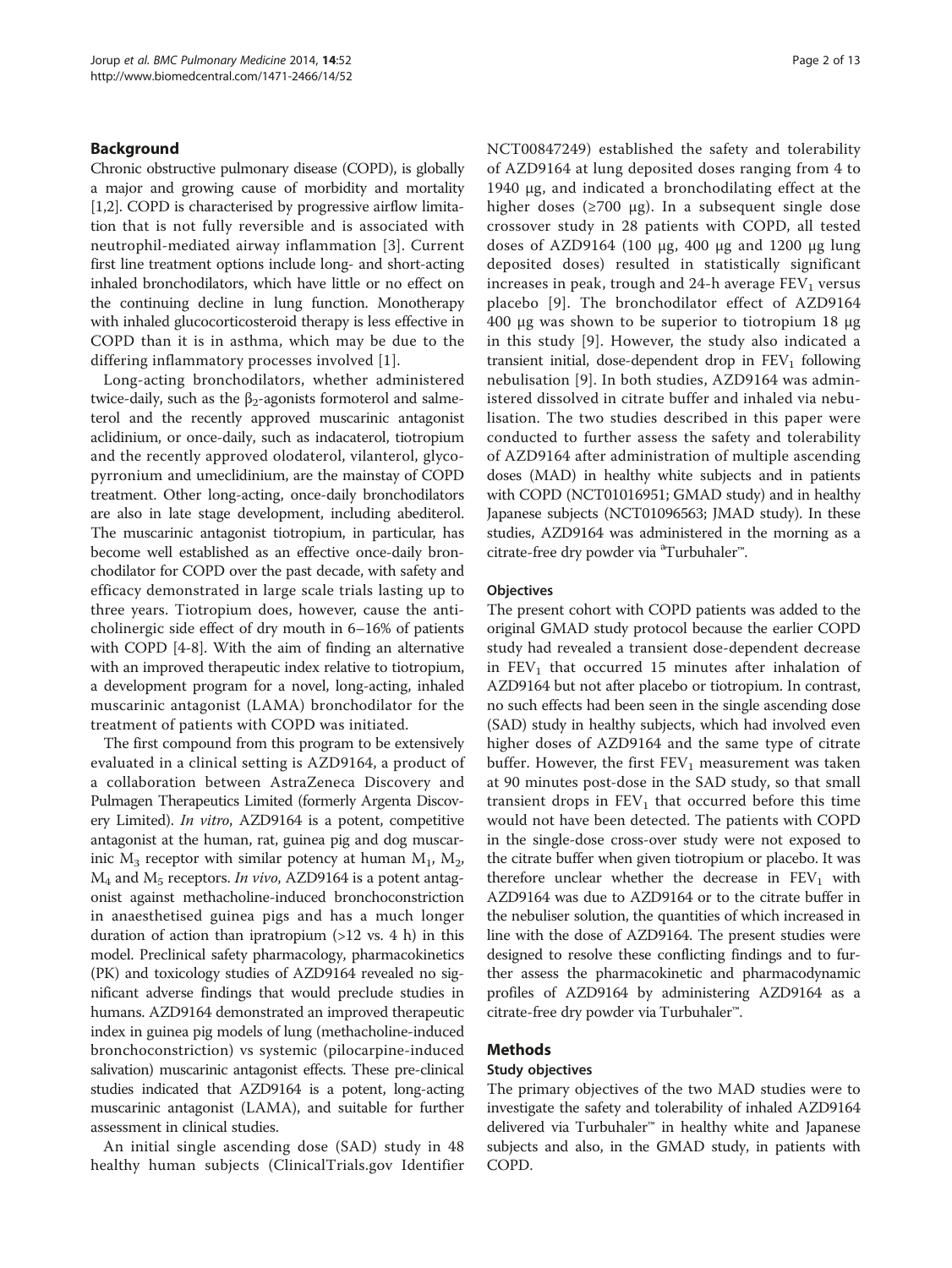Secondary objectives of the studies were to characterise the pharmacokinetic (PK) profile and the pharmacodynamic (PD) effects of AZD9164 inhaled via Turbuhaler™ and to establish whether AZD9164 as a dry powder formulation is associated with bronchoconstriction in subjects with COPD. The COPD cohort was added to the original study protocol to provide additional data in support of this objective.

# Study designs

The GMAD study was conducted at two centres in Sweden, while the JMAD study was conducted at a single centre in the UK. Both were Phase I, randomised, double-blind, placebo-controlled studies. They were conducted according to the Declaration of Helsinki and Good Clinical Practice guidelines and the AstraZeneca policy on Bioethics. Independent ethics committees approved the study protocols, subject information and consent forms. The GMAD study was approved by the independent central Ethics Committee in Stockholm, Vetenskapsrådet, 103 78 Stockholm, Sweden. The JMAD study was approved by the Plymouth Independent Research Ethics Committee (PIREC), Tamar Science Park, Plymouth, UK. All subjects gave written informed consent. The first subject was enrolled in the GMAD study on 16 December 2009 and the last subject last visit was on 18 June 2010. In the JMAD study, the first subject was enrolled on 16 April 2010 and the last subject last visit was on 4 June 2010. Subjects were resident in the clinic from Day 1 to Day 17 of the study period.

Due to the exploratory nature of these studies the sample sizes were not based on formal statistical considerations. The sample sizes were based on experience from previous similar Phase I studies with other compounds. In both MAD studies, the healthy subjects were randomised 2:1 to active treatment or placebo in three cohorts of 9 subjects. The randomisation scheme was produced by AstraZeneca R&D using the global randomisation system GRand. Subjects were allocated to AZD9164 or placebo using consecutive randomisation codes (subject numbers), so for cohorts 1 to 3, numbers began with 101, 201 and 301. The planned doses of AZD9164 were 400 μg delivered dose inhaled via Turbuhaler<sup>™</sup> in cohort 1, 1000 μg in cohort 2 and 2800 μg in cohort 3. This equated to lung deposited doses of approximately 200, 600 and 1500 μg, according to in vitro batch testing of the Turbuhaler<sup>™</sup> prior to starting the studies. Each subject received a single dose of AZD9164 or placebo on Day 1 and subsequent doses once daily between Day 4 and Day 15 (Figure [1\)](#page-3-0). The initial single dose on Day 1 was followed by a wash-out period of 72 h to determine single-dose PK.

The studies were double-blind with regard to treatment (AZD9164 or placebo) at each dose level. Only the

AstraZeneca personnel carrying out the labelling and packaging of study drug and analysing the PK samples had access to the randomisation list. Individual treatment codes, indicating the treatment randomisation for each randomised subject, were available to the investigators or pharmacists at the study centre. Individual sealed subject codes (one for each subject) with instructions for code breaking were provided to the Principal Investigators. The treatment code was not to be broken except in medical emergencies when the appropriate management of the subject required knowledge of the treatment randomisation. The Principal Investigators, after confirming eligibility and obtaining informed consent, ensured that each potential subject was assigned a unique enrolment number and a unique randomisation code (subject number). Study nurses primed all inhalers prior to first use.

After the last dose for each cohort, a Safety Review Committee (SRC) evaluated all available data in a blinded manner with the possibility of un-blinding if necessary, and based on this determined the subsequent dose. Each subject participated in 1 cohort only. The study design therefore allowed a gradual escalation of dose with intensive safety monitoring between each dose level to ensure the safety of the subjects. In both studies, a range of stopping criteria was pre-determined both for individual subjects/patients and for the study as a whole. These criteria included serious or non-tolerable adverse events, clinically significant changes in laboratory values or other safety parameters, pre-defined changes in cardiac function such as QTc prolongation (defined as QTcF > 500 ms, or an increase of QTcF >60 ms above baseline to a value >480 ms) and reaching pre-defined maximal exposure levels (total Cmax and/or AUC of 48 nM and/ or 158 nM\*h, respectively on day 15). In view of the fall in  $FEV<sub>1</sub>$  seen in the previous study, the discontinuation criterion 'Fall in  $FEV1 \geq 30\%$  compared with the pre-dose value on the same day within 4 h after administration of investigational product' was added to the original protocol in relation to individuals within the study. The related overall study discontinuation criterion was 'Two or more subjects, who receive AZD9164, have other clinically significant changes in laboratory values or other safety parameters'.

In another addition to the original protocol, nine COPD patients were to be randomised 2:1 to active treatment or placebo in cohort 4 of the GMAD study. These patients were to receive the 1000 μg mid dose given to healthy subjects for 13 consecutive days with no washout following the first dose (Figure [1\)](#page-3-0).

#### Study subjects

All subjects in these studies had to have the ability to use the Turbuhaler™ correctly and to provide informed consent and have veins suitable for repeated venepuncture or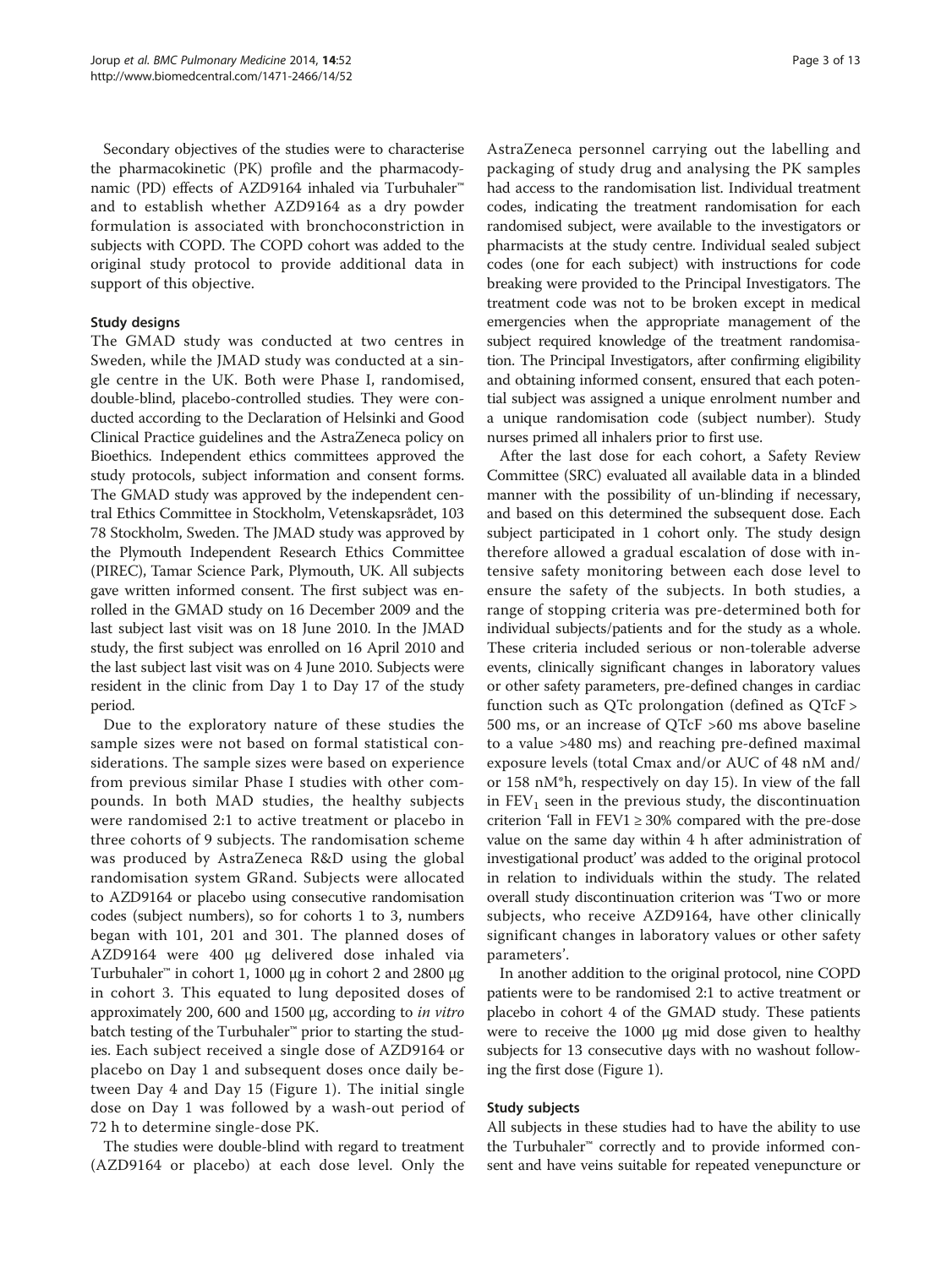<span id="page-3-0"></span>

cannulation. All male subjects had to agree to use barrier contraception from the first day of dosing until 3 months after the last dose of study medication (no female subjects were enrolled except in the GMAD COPD cohort).

In the GMAD study, inclusion criteria for healthy subjects included age 18–45 years, body mass index (BMI)  $18-30 \text{ kg/m}^2$  and weight 50-100 kg. For the COPD cohort, male or female patients were to be aged over 40 years, with a BMI  $18-32$  kg/m<sup>2</sup>, weight  $50-100$  kg and to have had a clinical diagnosis of COPD (GOLD criteria) for > 1 year at enrolment, with a post-bronchodilator  $FEV<sub>1</sub>$  40–80% of the predicted normal value and postbronchodilator  $\text{FEV}_1/\text{FVC} < 70\%$  .<br>All were to be current or ex-smokers with a smoking history of ≥10 pack years and to have had a recent (<9 months) chest radiograph showing no pathological changes that would make them unsuitable for inclusion. Female patients were to have negative pregnancy tests at screening and on admission to the unit and to have no child-bearing potential, as confirmed by investigator assessment during screening. In the Japanese study, inclusion criteria included age 20–45 years, BMI 18–27 kg/m<sup>2</sup> and weight 50–85 kg. All of the subject's parents and grandparents had to be Japanese and the subject must have been born in Japan, have a valid Japanese passport and have lived outside Japan for no more than 5 years.

Exclusion criteria for all studies included history of any clinically significant disease or disorder, or indications of such conditions or of drug or alcohol abuse during screening, that could put subjects or patients at risk by participation in the study or interfere with absorption, distribution, metabolism or excretion of drugs or otherwise affect study results. A family history or presence of glaucoma or symptoms of narrow-angle glaucoma such as headache, serious

eye pain or halo phenomena in the evening or at night were also grounds for exclusion from the studies. Intake of grapefruit, Seville oranges or related products within 7 days of first administration of study medication was another exclusion criterion. For the COPD patients, a COPD exacerbation or treatment with systemic glucocorticosteroids (GCS) for any indication within 30 days of the first visit, history of arrhythmia, heart block or other ECG abnormalities, urinary retention or bladder neck obstruction or need for long-term oxygen therapy and/or saturation <92% were additional grounds for exclusion. With the exception of inhaled  $\beta_2$ -agonists, use of medications that prolong the QT/QTc interval such as certain antihistamines, anti-arrhythmics, tricyclic antidepressants and monoamine oxidase inhibitors was not permitted for the COPD patients. Use of short-acting  $β_2$ -agonists and use of inhaled corticosteroids (ICS) at a stable dose by the COPD patients was permitted during the study period. Use of long-acting  $\beta_2$ -agonists, alone or in combination with inhaled corticosteroids and use of long-acting and short-acting muscarinic antagonists were not permitted.

The GMAD study was conducted by Quintiles at the Berzelius Clinical Research Centre, Linköping, Sweden and Quintiles Hermelinen, Luleå, Sweden, while the JMAD study was conducted by Richmond Pharmacology Ltd at St George's University of London, UK.

The demographic and key baseline characteristics of the healthy subjects and COPD patients are summarised in Table [1.](#page-4-0) Figure [2](#page-5-0) is a CONSORT patient flow diagram for the studies.

#### Materials

The investigational product was formulated at AstraZeneca R&D, Södertälje, Sweden and supplied as fully prepared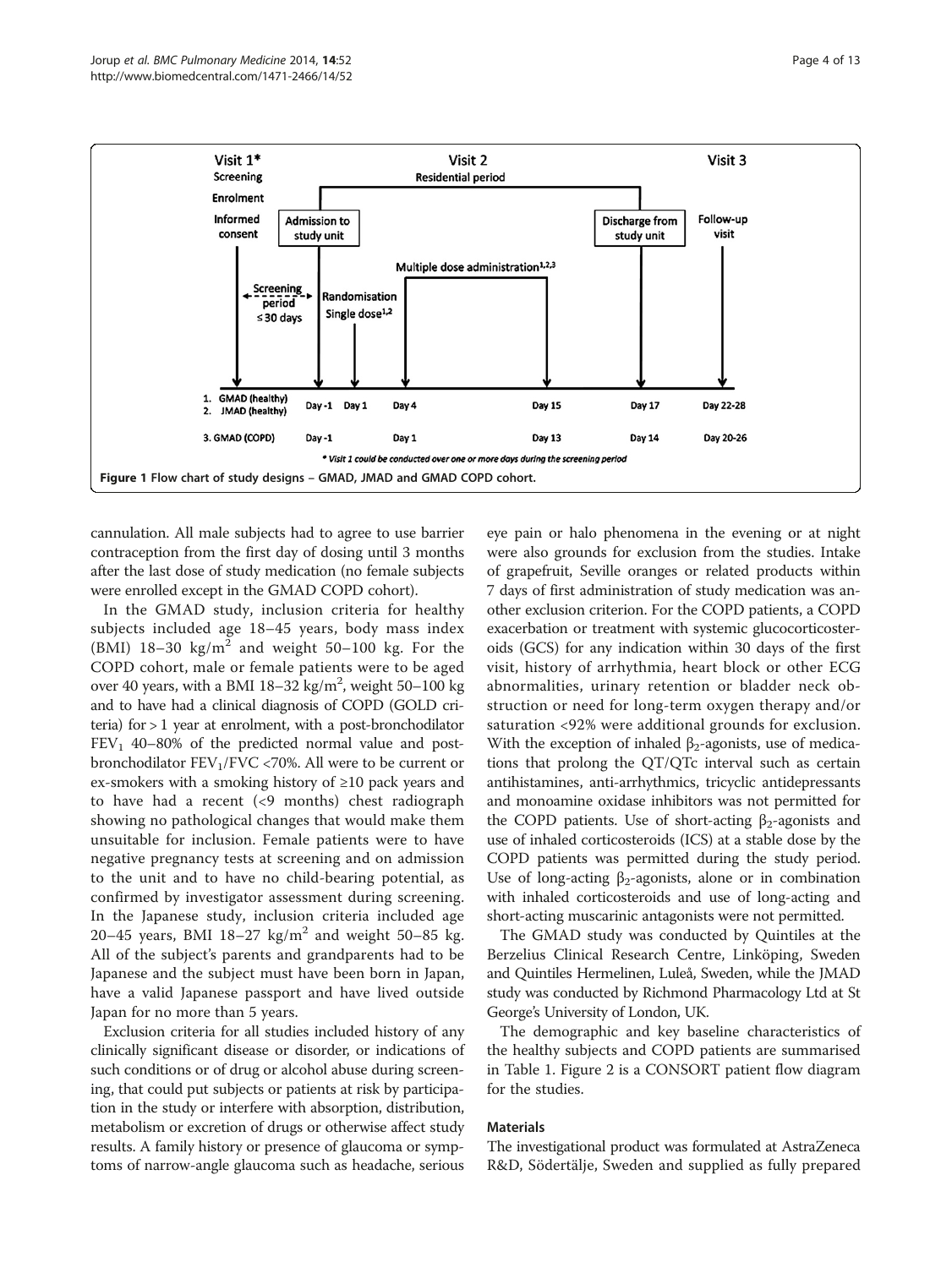#### <span id="page-4-0"></span>Table 1 Study demographics

|                                             |           | Placebo   |                          | AZD9164            |                          | <b>Total</b>   |
|---------------------------------------------|-----------|-----------|--------------------------|--------------------|--------------------------|----------------|
| GMAD, healthy subjects                      |           | $n = 9$   | 400 $\mu$ g n = 6        | 1000 $\mu$ g n = 6 | 2800 $\mu$ g n = 6       | $n = 27$       |
| Age (yrs)                                   | Mean      | 26        | 21                       | 23                 | 22                       | 23             |
|                                             | SD        | 6         | $\mathbf{1}$             | $\overline{3}$     | $\overline{2}$           | $\overline{4}$ |
| $BMI$ (kg/m <sup>2</sup> )                  | Mean      | 23.1      | 23.4                     | 21.7               | 21.6                     | 22.5           |
|                                             | SD        | 1.7       | 1.8                      | 2.2                | 1.1                      | 1.8            |
| <sup>a</sup> Weight (kg)                    | Mean      | 73.8      | 80.3                     | 70.7               | 70.0                     | 73.7           |
|                                             | SD        | 6.8       | 8.1                      | 7.4                | 4.7                      | 7.6            |
| JMAD, healthy subjects                      |           | $n = 6$   | 400 $\mu$ g n = 6        | 1000 $\mu$ g n = 6 | $\overline{\phantom{0}}$ | $n = 18$       |
| Age (years)                                 | Mean      | Mean 29.8 | 29.0                     | 27.5               | $\equiv$                 | 28.8           |
|                                             | SD        | 4.9       | 4.0                      | 3.4                | $\overline{\phantom{0}}$ | $4.0\,$        |
| <sup>a</sup> BMI (kg/m <sup>2</sup> )       | Mean      | 21.0      | 20.7                     | 20.6               | ÷                        | 20.8           |
|                                             | SD        | 1.2       | 2.3                      | 1.4                |                          | 1.6            |
| <sup>a</sup> Weight (kg)                    | Mean      | 61.3      | 63.6                     | 61.4               |                          | 62.1           |
|                                             | SD        | 4.3       | 7.7                      | 5.5                | $\overline{\phantom{0}}$ | 5.8            |
| <b>GMAD, COPD patients</b>                  |           | $n = 1$   | $\overline{\phantom{0}}$ | 1000 $\mu$ g n = 3 | $\qquad \qquad -$        | $n = 4$        |
| Age (yrs)                                   | Mean      | 71        | $\bar{\phantom{a}}$      | 64                 | $\equiv$                 | 66             |
|                                             | SD        | NC        | $\overline{a}$           | $\overline{7}$     | $\overline{\phantom{0}}$ | 6              |
| $BMI$ (kg/m <sup>2</sup> )                  | Mean      | 23.0      | L.                       | 27.8               |                          | 26.6           |
|                                             | SD        | <b>NC</b> |                          | 4.0                |                          | 4.0            |
| <sup>a</sup> Weight (kg)                    | Mean      | 77.1      | $\equiv$                 | 73.9               |                          | 74.7           |
|                                             | SD        | <b>NC</b> |                          | 8.1                | $\overline{\phantom{0}}$ | 6.8            |
| ${}^{\text{b}}$ FEV <sub>1</sub> (L)        | Mean      | 1.62      | L.                       | 1.48               |                          | 1.52           |
|                                             | <b>SD</b> | <b>NC</b> |                          | 0.53               |                          | 0.43           |
| <sup>b</sup> FEV <sub>1</sub> (% predicted) | Mean      | 48.80     | L.                       | 64.63              |                          | 60.67          |
|                                             | SD        | <b>NC</b> | L.                       | 17.82              | ÷                        | 16.57          |
| $b$ FEV <sub>1</sub> /FVC (%)               | Mean      | 31.95     |                          | 49.45              |                          | 45.08          |
|                                             | SD        | NC        |                          | 5.66               |                          | 9.90           |
| Smoking history (%)                         | Current   | 1(100)    |                          | 2(67)              |                          | 3(75)          |
|                                             | Former    | 0(0)      |                          | 1(33)              |                          | 1(25)          |
| Years since diagnosis                       | Mean      | 5         |                          | 10                 |                          | 9              |
|                                             | SD        | $NC$      |                          | 9                  |                          | 8              |

<sup>a</sup>At enrolment.

**<sup>b</sup>FEV1** and FVC measurements were made after inhalation of Atrovent® (post-bronchodilator).

BMI Body mass index, NC Not calculable.

individual Turbuhaler™s, requiring only priming prior to use. The dry powder for inhalation within each Turbuhaler™ was a mixture of AZD9164 and lactose monohydrate for inhalation. The placebo Turbuhaler<sup>™</sup> was identical in appearance but contained lactose monohydrate powder only.

# Assessments

Safety assessments included recording of AEs, physical examination and changes in laboratory variables, vital signs (BP, pulse, body temperature), ECG and lung function (FEV<sub>1</sub> and FVC). AEs were assessed throughout the treatment period and follow-up period. Blood samples were taken daily and telemonitoring was continuous during the residential period of the study. On Days 1 and 15, a 12-lead ECG was recorded at regular intervals from 30 minutes up to 48 h post-dose. Blood samples for PK measurements and laboratory values were taken pre-dose and at 5, 15, 30, 60 and 90 minutes and 2, 4, 6, 8, 12, 24, 36, 48, 72 and 120 h post-dose on Days 1 and 15. Pulse and BP were recorded pre-dose and at 30 min, 2, 4, 8, 12 and 24 h post-dose on days 1 and 15 and at 1 h post-dose on days 4 and 9. Lung function was recorded pre-dose and at 5, 15, 30 and 60 min and 2, 4, 12 and 24 h post-dose on Days 1 and 15, pre-dose and at 5, 15, 30 and 60 min and 2 h post-dose on days 4, 5 and 8,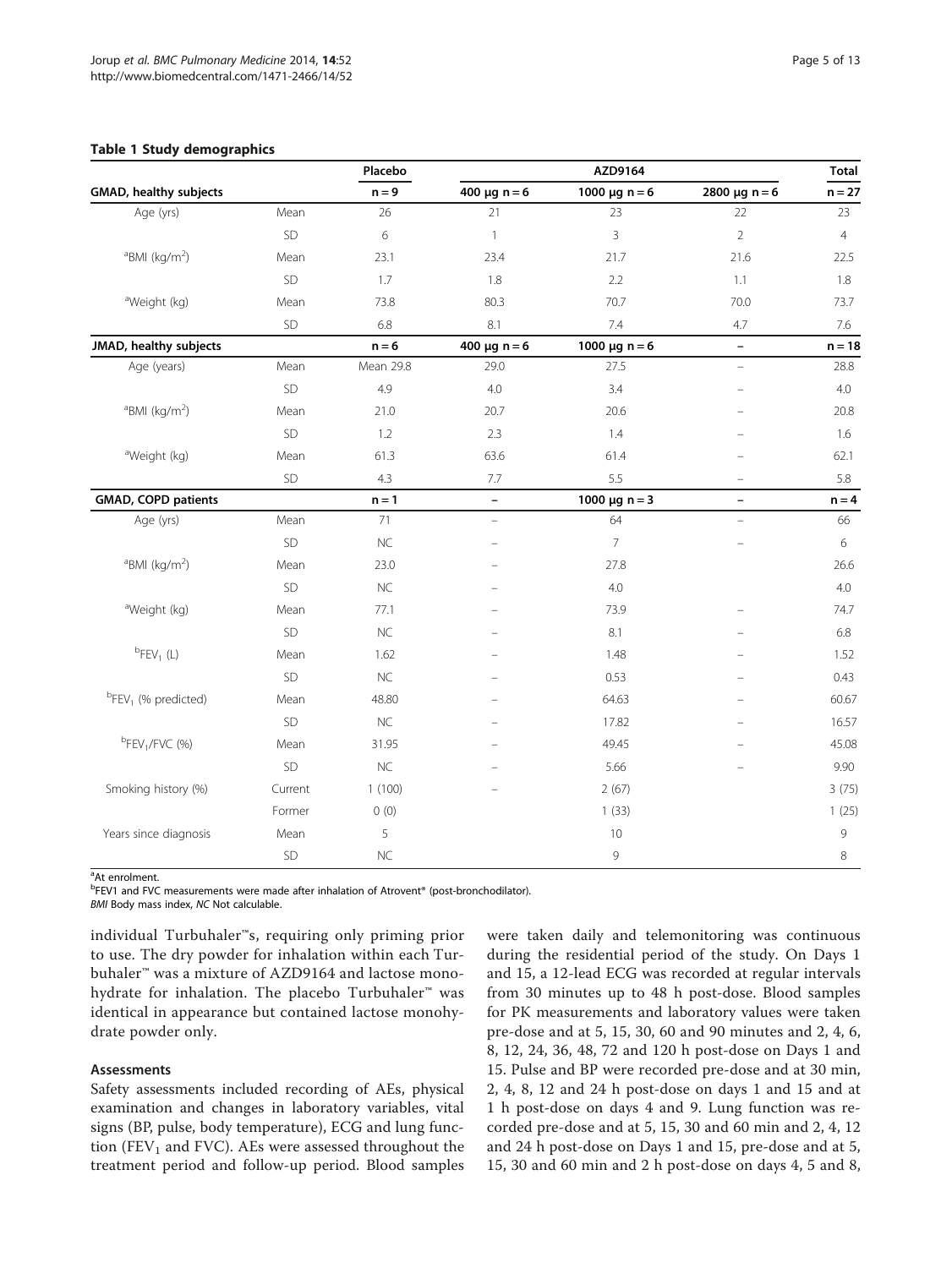<span id="page-5-0"></span>

and pre-dose and at 15 min post-dose on days 6, 7 and 9–14 for the healthy subjects in the GMAD and JMAD studies. For the GMAD COPD cohort, lung function was to be recorded pre-dose and at 5, 15, 30 and 60 min and 2, 4, 12 and 24 h post-dose on days 1 and 13, predose and at 5, 15, 30 and 60 min and 2 h post-dose on days 2, 3 and 6 and pre-dose and at 15 min post-dose on days 4, 5 and 7–12.

The PK profile of AZD9164 was assessed in terms of maximum plasma concentration  $(C_{\text{max}})$ , time to reach  $C_{\text{max}}$  (t<sub>max</sub>), terminal half-life (t<sub>1/2</sub>), area under the plasma-concentration time curve (AUC; AUC<sub>0–∞</sub> for first dose and  $AUC_{0-24}$  for last dose), dose-normalised  $C_{\text{max}}$  and AUC ( $C_{\text{max}}$ /Dose, AUC/Dose) and accumulation ratio ( $R_{ac} = AUC_{0-24}$  for last dose/ $AUC_{0-24}$  for first dose).

The PD effects of AZD9164 were assessed by evaluating  $FEV<sub>1</sub>$ , FVC, supine BP, heart rate, pulse, QT interval with Fridericia's correction (QTcF) over the first 4 h following first and last drug administration respectively (Days 1 and 15). Average effect  $(E_{av})$  and maximum effect  $(E_{max})$  over the first 4 h were calculated and recorded for all PD parameters except diastolic BP, for which  $E_{av}$  and minimum effect  $(E_{min})$  were calculated and recorded. Lung function  $(FEV<sub>1</sub>)$  was assessed from 0–4 h post-dose to ensure that  $E_{\text{max}}$  was recorded.

All statistical and PK analyses were performed by Quintiles AB, Global Phase I Services, Uppsala, Sweden. All statistical calculations were performed with the SAS<sup>®</sup> software version 9.2. Pharmacokinetic parameters were

derived using standard non-compartmental methods with WinNonlin® Professional Version 5.2. The safety analysis sets included all subjects who received at least one dose of randomised investigational product and had data collected post-dose. The PK analysis sets included all subjects who received at least 1 dose of AZD9164 and from whom evaluable PK data appropriate for the analysis of interest were available. The PD analysis sets included all subjects who received at least 1 dose of randomised investigational product and for whom evaluable PD data appropriate for the analysis of interest were available. The as-treated principle was applied to all evaluations.

#### Results

In the GMAD study, a total of 27 white healthy male subjects, aged 19 to 39 years, were randomised; all but three completed the study and received 13 administrations of AZD9164 or placebo. Of the three discontinuations, two subjects had received placebo and one had received AZD9164. One male and 3 female patients with COPD were included in a separate cohort. In the JMAD study, 18 Japanese healthy male subjects, aged 24–38 years, were randomised. All subjects in the first two cohorts completed the study and received all doses according to the study plan but the study was halted before the third cohort received the highest planned dose level of 2800 μg. Overall, the treatment groups were well balanced and comparable with respect to demographic characteristics.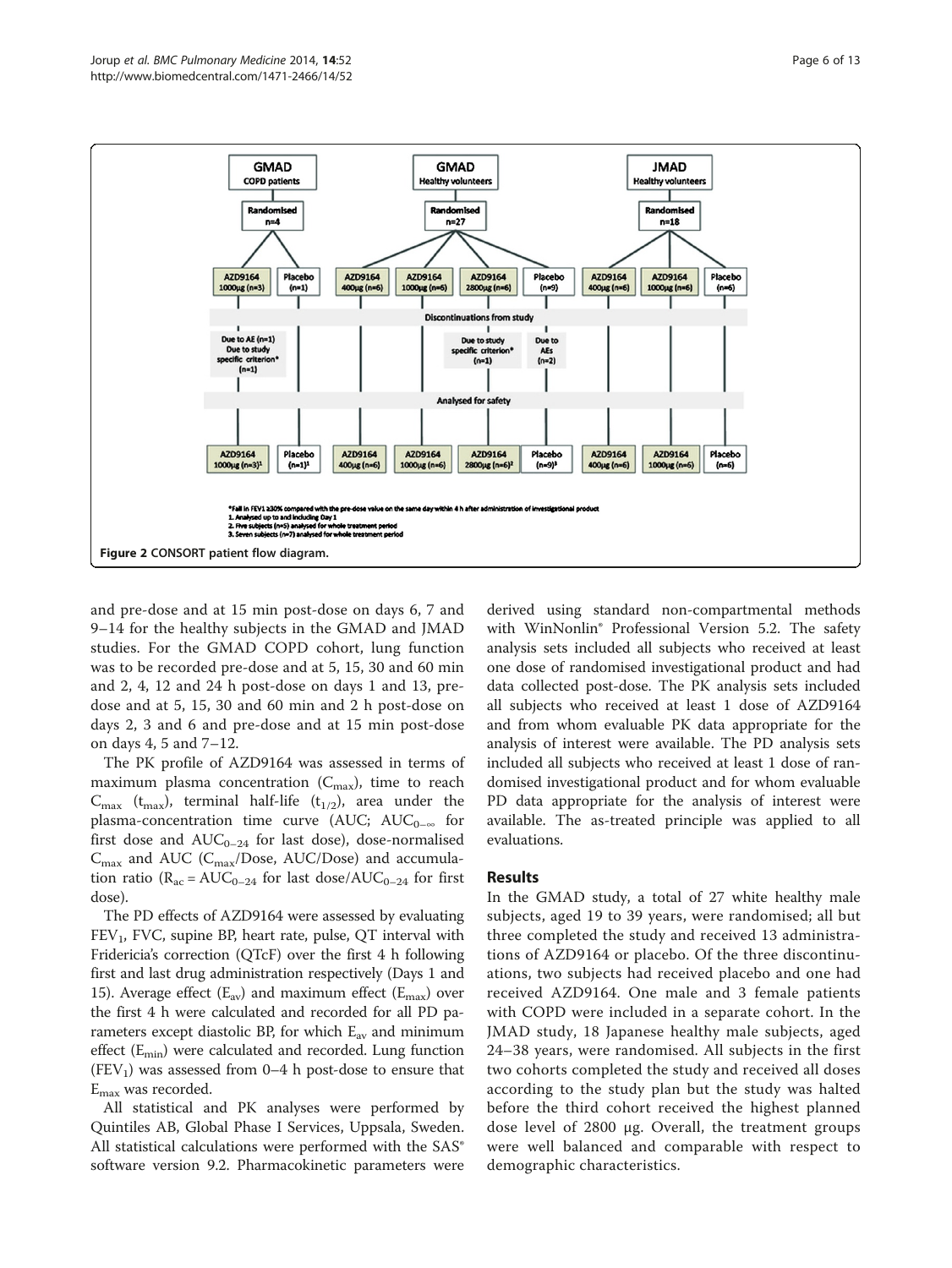#### <span id="page-6-0"></span>Safety evaluation

There were no safety or tolerability concerns identified in healthy subjects at doses up to and including 2800 μg.

In the GMAD study, there were no deaths recorded, but there were two discontinuations due to AE (DAE); both occurred in the placebo group. One was due to a serious adverse event (SAE), a brief asymptomatic ventricular tachycardia, which occurred on Day 5 almost 3 h after dose administration. The other DAE (due to pyrexia and diarrhoea) occurred on Day 10, between 11 and 13 h post-dose. Calicivirus RNA was subsequently detected in a faeces sample from this subject.

In the GMAD study, a total of 40 AEs was reported by the 18 healthy subjects who received AZD9164, with 31 AEs reported by the 9 who received placebo. The frequency of AEs was therefore greatest in the placebo-treated subjects. The frequency of AEs was lowest in the group receiving the lowest dose of AZD9164. A summary of adverse events is provided in Tables 2, [3](#page-7-0) and [4](#page-7-0). No AE with severe intensity was recorded. Seven AEs in the placebo group and 1 AE in the 1000 μg and 2800 μg group respectively were regarded to be of moderate intensity. The rest were of mild intensity. The seven AEs reported by three subjects that were assessed as causally related to treatment with AZD9164 included dry mouth (1 event), throat irritation (3 events), cough (2 events) and flushing (1 event). These were all mild in intensity and occurred only with the highest dose. Six healthy subjects receiving AZD9164 and one subject who received placebo reported respiratory-related AEs of which the most common was throat irritation (Table [3](#page-7-0)). Five of these respiratory-related AEs (throat irritation: 3 events and cough: 2 events) were reported by 2 subjects in the highest dose group (2800 μg). All of these events occurred in close association with either first or second dose and were assessed as causally related to treatment by the investigator. In the JMAD study, there were no deaths, SAEs or DAEs reported. All AEs were of mild intensity. Thirteen of the 18 Japanese subjects reported 20 adverse events after receiving AZD9164 or placebo. Six of these subjects received the 400 μg dose and four received the 1000 μg dose. There was no increase in adverse events or in subjects reporting AEs with increasing doses. Four of the AEs were considered to be causally related to the study drug in each of the 400 μg and 1000 μg dose cohorts. The most common AE was localised rash, associated with the ECG tabs in three of the six cases. Two subjects reported the respiratory AE of cough following treatment with AZD9164 on Day 1. One of these subjects also had an associated transient 11% decrease in  $FEV<sub>1</sub>$  at five and 15 minutes after dosing (400 μg), and the other had a 20% reduction in  $FEV<sub>1</sub>$  at five minutes post-dose (1000 μg). Both subjects coughed immediately after inhalation.

There were no clinically important patterns in laboratory test results, vital signs or ECG parameters with increasing doses of AZD9164. Of particular interest, given the known potential for muscarinic antagonists to affect the QT interval, there were no QTcF values exceeding 450 ms and no notable changes from baseline in QTcF after administration of AZD9164. There were no marked

|                            | Placebo  |                   | AZD9164                 |                         |                       |
|----------------------------|----------|-------------------|-------------------------|-------------------------|-----------------------|
| GMAD, healthy subjects     | $n = 9$  | 400 µg<br>$n = 6$ | $1000 \mu q$<br>$n = 6$ | $2800 \mu q$<br>$n = 6$ | Total (%)<br>$n = 27$ |
| Any AE <sup>a</sup>        | 8 (88.9) | 5(83.3)           | 6(100)                  | 6(100)                  | 25 (92.6)             |
| <b>SAEs<sup>a</sup></b>    | 1(11.1)  | 0(0)              | 0(0)                    | 0(0)                    | 1(3.7)                |
| DAEs <sup>a</sup>          | 2(22.2)  | 0(0)              | 0(0)                    | 0(0)                    | 2(7.4)                |
| Total number of AEs        | 31       | 7                 | 18                      | 15                      | 71                    |
| JMAD, healthy subjects     | $n = 6$  | $400 \mu g$       | 1000 µg                 |                         | Total (%)             |
|                            |          | $n = 6$           | $n = 6$                 |                         | $n = 18$              |
| Any AE <sup>a</sup>        | 3(50.0)  | 6(100.0)          | 4(66.7)                 |                         | 13 (72.2)             |
| SAEs <sup>a</sup>          | 0(0)     | 0(0)              | 0(0)                    |                         | 0(0)                  |
| DAEs <sup>a</sup>          | 0(0)     | 0(0)              | 0(0)                    |                         | 0(0)                  |
| Total number of AEs        | 3        | 10                | $\overline{7}$          |                         | 20                    |
| <b>GMAD, COPD patients</b> | $n = 1$  |                   | $n = 3$                 |                         | $n = 4$               |
| Any AE <sup>a</sup>        | 1(100)   |                   | 3(100)                  |                         | 4(100)                |
| SAEs <sup>a</sup>          | 0(0)     |                   | 0(0)                    |                         | 0(0)                  |
| DAEs <sup>a</sup>          | 0(0)     |                   | 1(33.3)                 |                         | 1(25.0)               |
| Total number of AEs        |          |                   | 8                       |                         | 9                     |

#### Table 2 Summary of frequency of adverse events across the studies

a Number (%) of patients who had an AE in each category. Subjects with multiple events in the same category are counted only once in each category.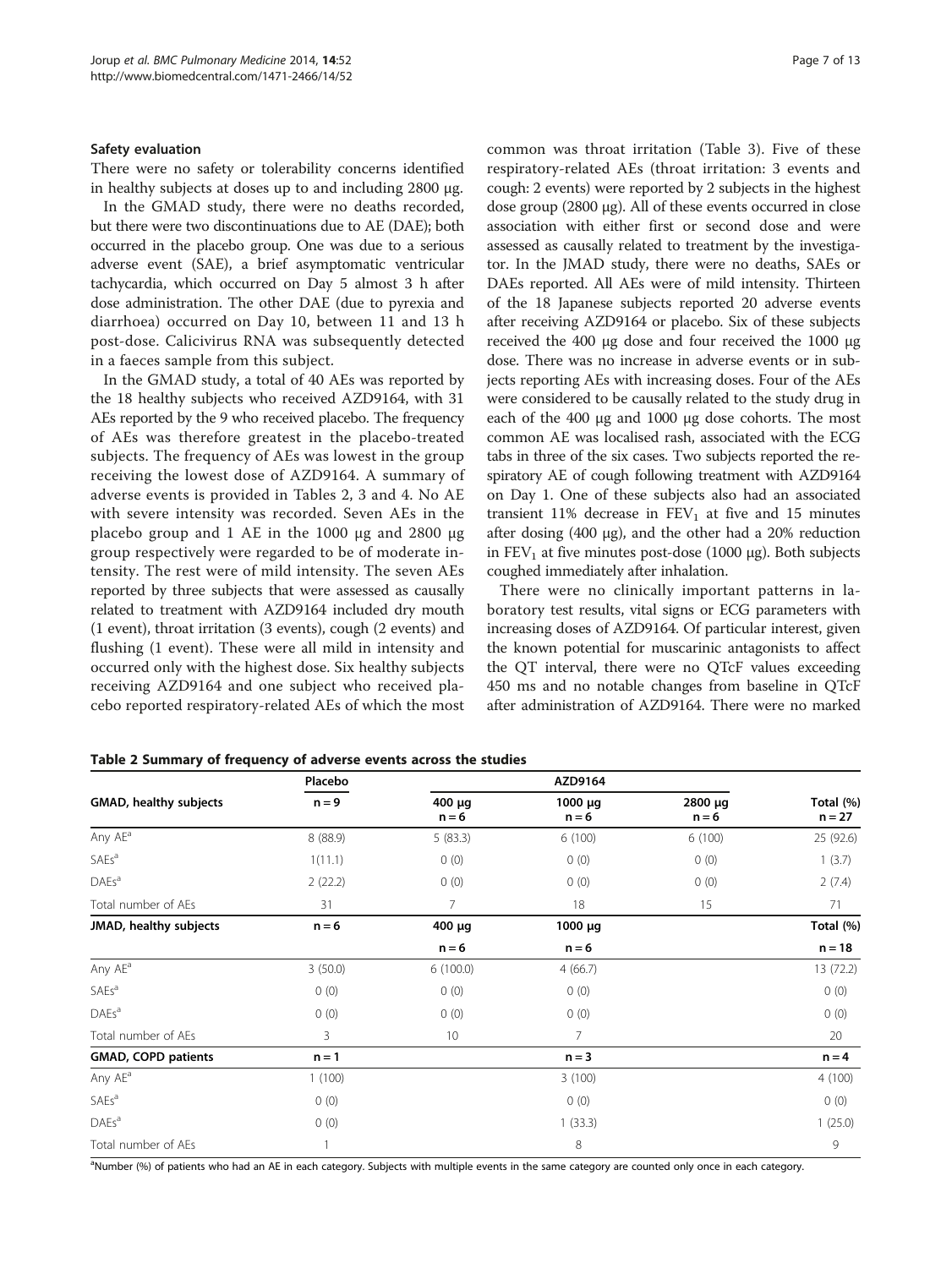| AEs classified as Respiratory, Thoracic and/or Mediastinal Disorders |         |                        |                         |         |                       |  |  |
|----------------------------------------------------------------------|---------|------------------------|-------------------------|---------|-----------------------|--|--|
|                                                                      | Placebo |                        | AZD9164                 |         |                       |  |  |
| GMAD, healthy subjects                                               | $n = 9$ | $400 \mu q$            | $1000 \mu q$            | 2800 µg | Total (%)             |  |  |
|                                                                      |         | $n = 6$                | $n = 6$                 | $n = 6$ | $n = 27$              |  |  |
| Throat irritation                                                    | 1(11.1) | 0(0)                   | 1(16.7)                 | 2(33.3) | 4(14.8)               |  |  |
| Oropharyngeal pain                                                   | 0(0)    | 1(16.7)                | 2(33.3)                 | 0(0)    | 3(11.1)               |  |  |
| Cough                                                                | 0(0)    | 0(0)                   | 0(0)                    | 1(16.7) | 1(3.7)                |  |  |
| Dyspnoea                                                             | 0(0)    | 0(0)                   | 1(16.7)                 | 0(0)    | 1(3.7)                |  |  |
| JMAD, healthy subjects                                               | $n = 6$ | $400 \mu$ g<br>$n = 6$ | $1000 \mu q$<br>$n = 6$ |         | Total (%)<br>$n = 18$ |  |  |
| Cough                                                                | 0(0)    | 1(16.7)                | 1(16.7)                 |         | 2(11.1)               |  |  |
| Epistaxis                                                            | 0(0)    | 0(0)                   | 1(16.7)                 |         | 1(5.6)                |  |  |
| Nasal mucosal disorder                                               | 0(0)    | 0(0)                   | 1(16.7)                 |         | 1(5.6)                |  |  |
| Respiratory tract infection                                          | 0(0)    | 0(0)                   | 1(16.7)                 |         | 1(5.6)                |  |  |
| Upper respiratory tract infection                                    | 0(0)    | 1(16.7)                | 0(0)                    |         | 1(5.6)                |  |  |
| <b>GMAD, COPD patients</b>                                           | $n = 1$ |                        | $n = 3$                 |         | $n = 4$               |  |  |
| Dyspnoea                                                             | 1(100)  |                        | 2(66.7)                 |         | 2(50)                 |  |  |
| Cough                                                                | 0(0)    |                        | 1(33.3)                 |         | 1(25)                 |  |  |

# <span id="page-7-0"></span>Table 3 Summary of patients affected by respiratory-related adverse events

# Table 4 Summary of adverse events causally related to treatment with AZD9164

|                                   | AEs assessed as causally-related to AZD9164 |                        |                         |                    |                       |  |  |  |
|-----------------------------------|---------------------------------------------|------------------------|-------------------------|--------------------|-----------------------|--|--|--|
|                                   | Placebo                                     |                        | AZD9164                 |                    |                       |  |  |  |
| GMAD, healthy subjects            | $n = 9$                                     | $400 \mu q$<br>$n = 6$ | 1000 µg<br>$n = 6$      | 2800 µg<br>$n = 6$ | Total (%)<br>$n = 27$ |  |  |  |
| Dry mouth                         | $\overline{0}$                              |                        |                         | 1(16.7)            | 1(3.7)                |  |  |  |
| Throat irritation                 | $\mathbf{0}$                                |                        |                         | 3(50.0)            | 3(11.1)               |  |  |  |
| Cough                             | $\mathbf{0}$                                |                        |                         | 2(33.3)            | 2(7.4)                |  |  |  |
| Flushing                          | $\mathbf{0}$                                |                        |                         | 1(16.7)            | 1(3.7)                |  |  |  |
| JMAD, healthy subjects            | $n = 6$                                     | 400 µg<br>$n = 6$      | $1000 \mu q$<br>$n = 6$ |                    | Total (%)<br>$n = 18$ |  |  |  |
| Rash                              | $\mathbf{0}$                                | 1(16.7)                |                         |                    | 1(5.6)                |  |  |  |
| Headache                          | $\mathbf{0}$                                | 1(16.7)                |                         |                    | 1(5.6)                |  |  |  |
| Cough                             | $\mathbf{0}$                                | 1(16.7)                | 1(16.7)                 |                    | 2(11.1)               |  |  |  |
| Upper respiratory tract infection | $\mathbf 0$                                 | 1(16.7)                | 0                       |                    | 1(5.6)                |  |  |  |
| Respiratory tract irritation      | $\mathbf{0}$                                |                        | 1(16.7)                 |                    | 1(5.6)                |  |  |  |
| Epistaxis                         | $\mathbf{0}$                                |                        | 1(16.7)                 |                    | 1(5.6)                |  |  |  |
| Nasal mucosal disorder            | $\mathbf{0}$                                |                        | 1(16.7)                 |                    | 1(5.6)                |  |  |  |
| <b>GMAD, COPD patients</b>        | $n = 1$                                     |                        | $n = 3$                 |                    | $n = 4$               |  |  |  |
| Dry mouth                         | $\overline{0}$                              |                        | 1(33.3)                 |                    | 1(25.0)               |  |  |  |
| Palpitations                      | $\mathbf 0$                                 |                        | 1(33.3)                 |                    | 1(25.0)               |  |  |  |
| Anxiety                           | $\mathbf 0$                                 |                        | 1(33.3)                 |                    | 1(25.0)               |  |  |  |
| Dyspnoea                          | $\mathbf 0$                                 |                        | 2(66.6)                 |                    | 2(50.0)               |  |  |  |
| Cough                             | $\mathbf{0}$                                |                        | 1(33.3)                 |                    | 1(25.0)               |  |  |  |
| Haematoma                         | $\Omega$                                    |                        | 1(33.3)                 |                    | 1(25.0)               |  |  |  |
| Fatigue                           | $\mathbf 0$                                 |                        | 1(33.3)                 |                    | 1(25.0)               |  |  |  |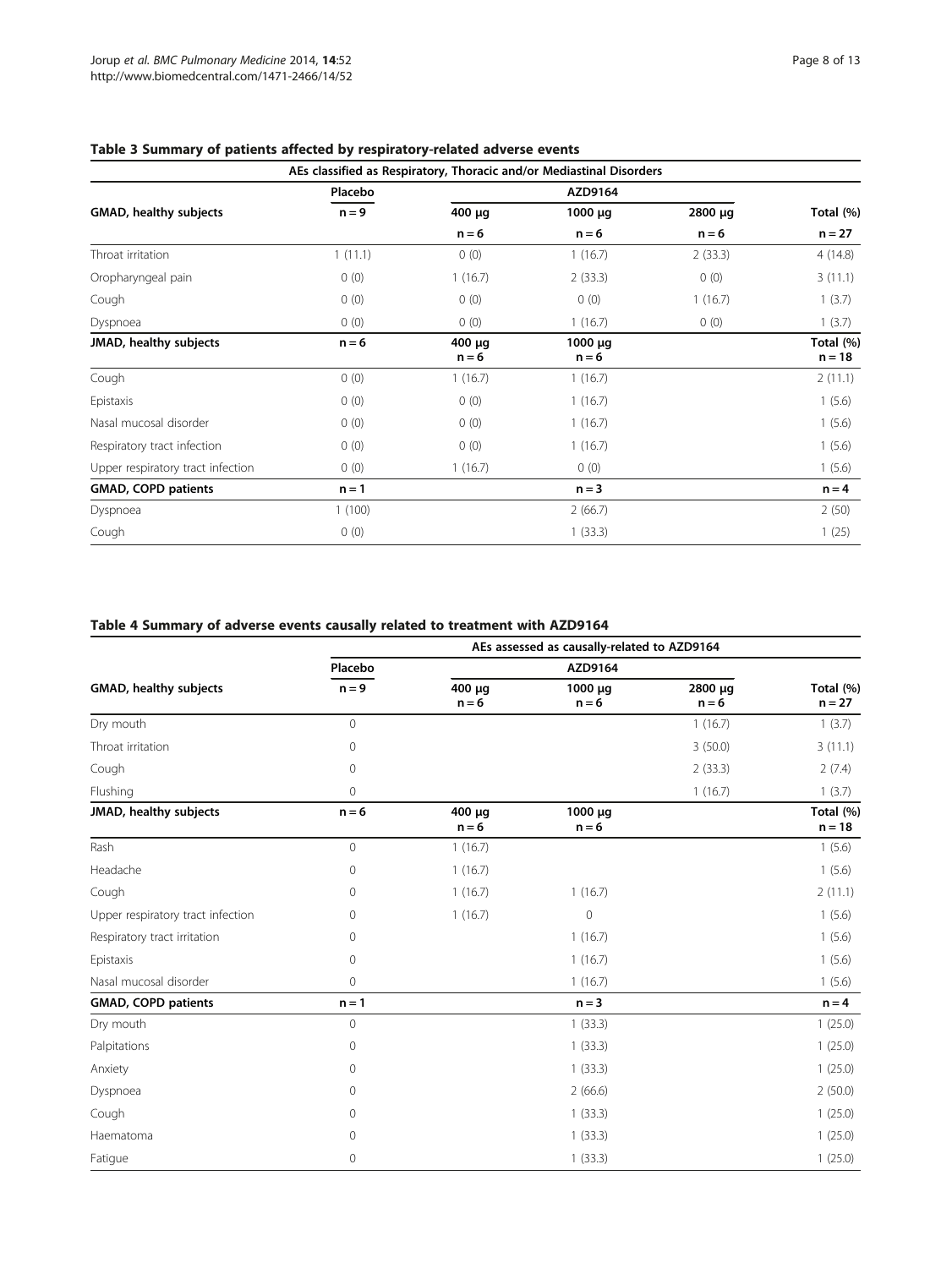differences between healthy subjects on active treatment and healthy subjects receiving placebo in either of the studies. There was a mean increase of 8 mmHg in average systolic blood pressure at the 2800 μg dose compared to placebo after the last dose in the GMAD study and a minor mean increase in diastolic blood pressure at the 1000 μg dose compared to placebo in the JMAD study.

# Effects on FEV<sub>1</sub>

Both studies provided further evidence of the bronchodilating effect of AZD9164. In the GMAD study, numerical mean increases vs placebo of up to 10% in the  $FEV_1 E_{max}$ were seen in the healthy subjects. The increases were greater after repeated dosing, reaching statistical significance after the last dose of 2800 μg. In the JMAD study, there was a statistically significant improvement in both average and peak  $FEV<sub>1</sub>$  over 4 h compared to placebo after the last doses of 400 μg and 1000 μg.

In the GMAD study, small, transient decreases in mean  $FEV<sub>1</sub>$  were observed on Day 1 in healthy subjects at 15 minutes after administration of single doses of 400 μg AZD9164 (2.3% decrease), 2800 μg AZD9164 (5.5% decrease) and placebo (3.9% decrease) but not after administration of 1000 μg AZD9164 (1.4% increase). One healthy subject was discontinued from the GMAD study in accordance with the  $FEV<sub>1</sub>$  discontinuation criterion ("a fall in  $FEV_1 \ge 30\%$  compared with the pre-dose value within 4 h after administration of investigational product"). The maximum reduction in  $FEV<sub>1</sub>$  (34%) for this subject occurred 30 minutes after the first dose of AZD9164 2800 μg on Day 1. This subject had no respiratory symptoms or any other AEs in connection with the fall in  $FEV<sub>1</sub>$  and his FVC remained normal. The subject had an unusual exhalatory technique that resulted in difficulty in exhaling fully and correctly into the spirometer and his result may therefore have been an artefact. A second healthy subject in the GMAD study had a similar drop in  $FEV_1$  (31%) five minutes after the 6th dose of AZD9164 400 μg. The event was not associated with any respiratory symptoms or other AEs. A reporting error led to this subject's fall in  $FEV_1$  being overlooked at the time, but the correct values were relocated retrospectively. Although there was no clear dose-dependency for the decrease in  $FEV_1$ , the highest dose produced the largest of the individual falls recorded.

In the JMAD study, a dose dependent initial mean decrease in  $\rm FEV_1$  of 2% and 8% was observed at five minutes following dosing with AZD9164 400 μg and 1000 μg, respectively on Day 1 (Figure [3A](#page-9-0)). Five out of six subjects showed an initial decrease in  $FEV<sub>1</sub>$  of between 4 and 20% in the 1000 μg group. However, increases above baseline  $FEV<sub>1</sub>$  value were observed at 15 minutes (400 µg) and 1 hour (1000 μg) post-dose. Mean values for  $FEV<sub>1</sub>$  0–4 h in healthy subjects from the GMAD and JMAD studies

after the first and last doses are shown in Figures [3A](#page-9-0) and [3B](#page-9-0) respectively.

#### Pharmacokinetics

In healthy subjects, the absorption of AZD9164 from the lung was rapid and similar between doses and study populations with a median  $t_{\text{max}}$  of between 5 and 15 minutes. After  $C_{\text{max}}$ , the plasma concentration-time profiles showed a multi-phasic, mainly parallel decline with a geometric mean t½ after the last dose of 166 h in the GMAD study and 118 h in the JMAD study. The plasma concentrations of AZD9164 were above the lower limit of quantification (LLOQ of 10.0 pmol/L) throughout the sampling periods i.e. 72 h after single dose and 120 h after last dose. The geometric mean  $R_{ac}$  after once daily dosing was 3.08 in the GMAD study and 2.77 in the JMAD study. A summary of relevant pharmacokinetic data is provided in Table [5.](#page-10-0)

There was no indication of dose dependency in PK in the 400 μg to 2800 μg delivered dose range in the GMAD study. No firm conclusion could be reached regarding dose dependency in the JMAD study (only two cohorts were completed, at doses of 400 μg and 1000 μg of AZD9164).

Plasma samples for pharmacokinetic analysis were collected from three COPD patients at 1 h, and from two of these patients at 24 h, following inhalation of a single dose of 1000 μg AZD9164. The plasma concentrations at 1 h were higher in COPD patients compared to those in healthy subjects; however the levels were within one doubling dose (assuming dose linearity). The concentrations at 24 h in COPD patients were similar to those of the healthy subjects.

#### Evaluations for patients with COPD

The GMAD study was prematurely stopped after three COPD patients had been exposed to a single dose of AZD9164 (1000 μg) and one to placebo in the fourth cohort. The safety review process enabled unblinding of data for these patients which then led to the cessation of further study activities on AZD9164.

The three COPD patients who received the 1000 μg dose of AZD9164 experienced a fall in  $FEV<sub>1</sub>$  of 34%, 28% and 34%, respectively, 5 to 15 minutes after inhalation of the first dose whereas no fall was noted for the patient receiving placebo. (Figure [4\)](#page-10-0) Two of these patients also reported mild dyspnoea but had no other clinically relevant symptoms. The patient with a fall in  $FEV<sub>1</sub>$  of 34% also experienced a DAE, due to severe anxiety, palpitations of moderate intensity and dry mouth of mild intensity. These symptoms were coincident with the fall in  $FEV<sub>1</sub>$  and were assessed as causally related to study drug. In all three patients receiving AZD9164, however,  $FEV<sub>1</sub>$  had returned to baseline or above within one hour and remained above baseline values at all subsequent time points to 4 h post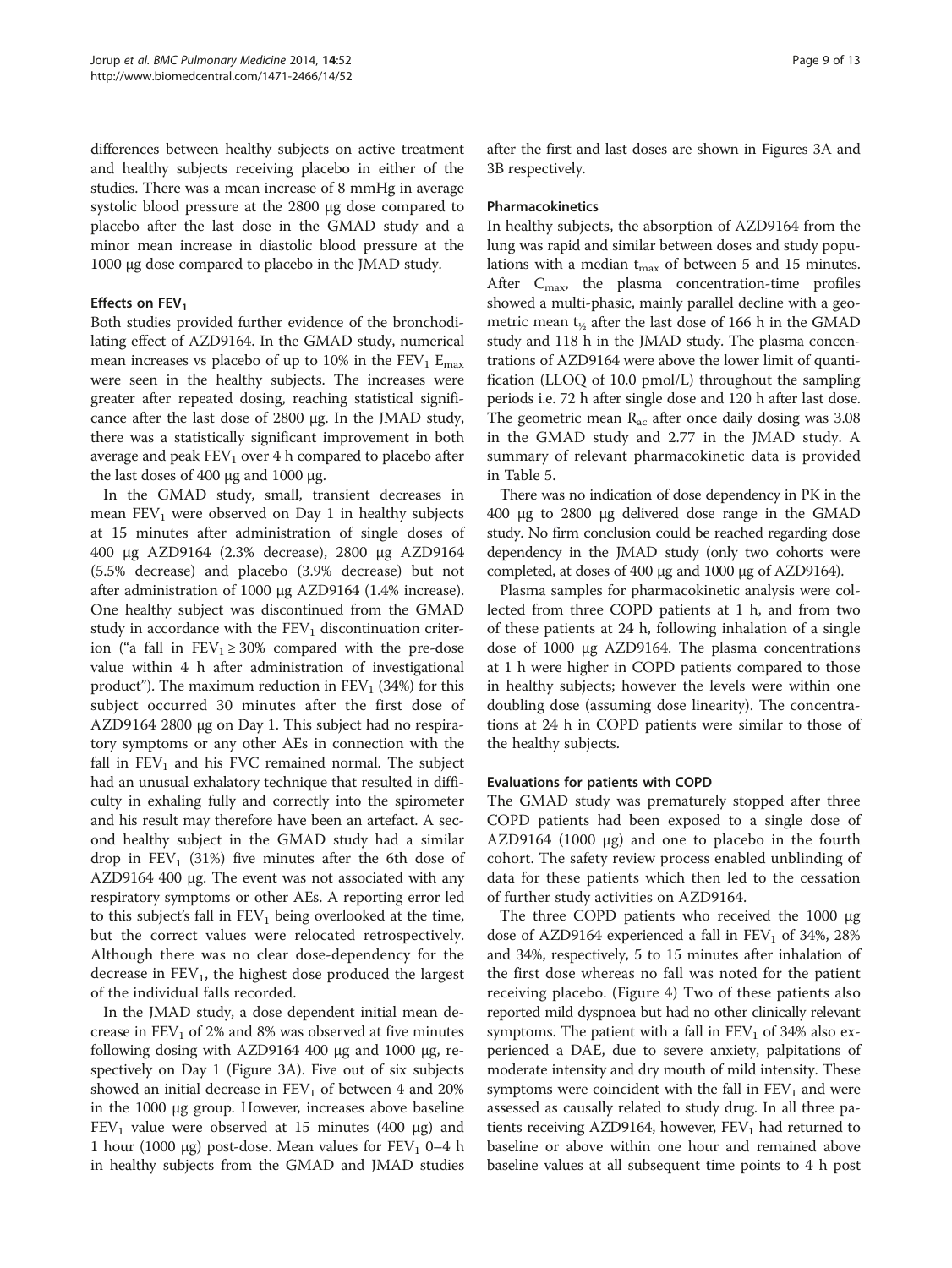<span id="page-9-0"></span>

dose. However, as two of the patients had met their individual  $FEV<sub>1</sub>$  discontinuation criterion, the study discontinuation criterion "Two or more subjects, who receive AZD9164, have other clinically significant changes in laboratory values or other safety parameters" was also met.

In total, there was 1 DAE and 8 AEs among the three COPD patients who received a single dose of AZD9164 1000 μg in the GMAD study (Table [2](#page-6-0)). Three of the AEs were mild respiratory symptoms (2 dyspnoea, 1 cough). These were assessed by the investigator as being causally related to the study drug. The patient who received placebo also complained of dyspnoea but this was assessed as unrelated to treatment. Subsequent analysis revealed no clinically important abnormalities in laboratory safety test results, ECG measurements or vital signs assessments relating to these AEs.

# **Discussion**

The results of the small exploratory studies reported here indicate that the fall in  $FEV<sub>1</sub>$  observed in COPD patients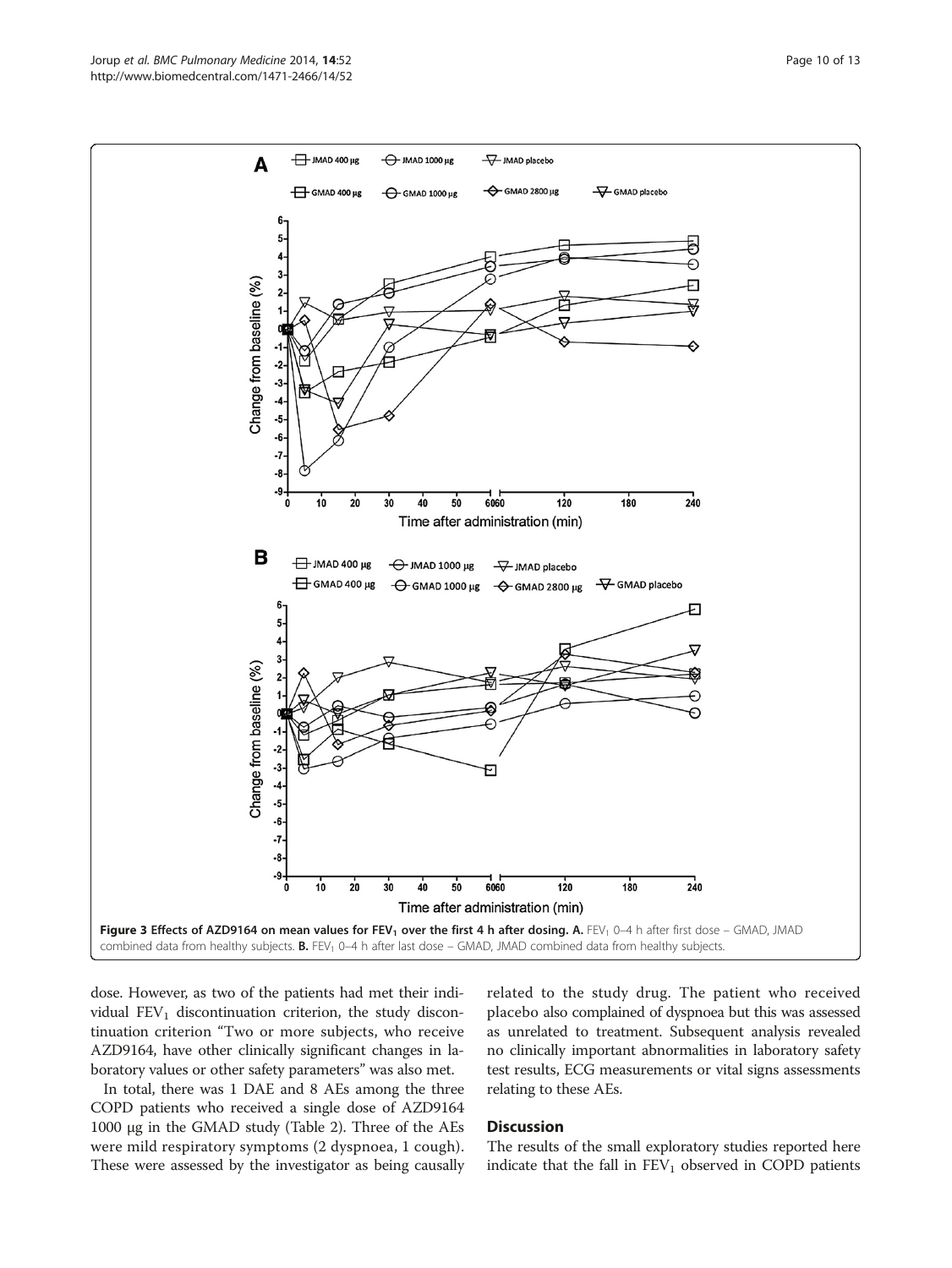|                                     | First dose<br>Geometric mean (CV%) |                 |              | Last dose    |              |              |
|-------------------------------------|------------------------------------|-----------------|--------------|--------------|--------------|--------------|
|                                     |                                    |                 |              |              |              |              |
| PK parameters AZD9164               | 400 µg                             | $1000 \mu g$    | 2800 µg      | 400 µg       | $1000 \mu q$ | 2800 µg      |
|                                     | $(n = 6)$                          | $(n = 6)$       | $(n = 6)$    | $(n = 6)$    | $(n = 6)$    | $(n = 5)$    |
| <b>GMAD Study healthy subjects</b>  |                                    |                 |              |              |              |              |
| $C_{\text{max}}$ (nmol/L)           | 1.32(52.9)                         | 3.93(64.9)      | 13.3 (136.0) | 1.95(36.2)   | 7.47(50.5)   | 16.0 (140.0) |
| $t_{\text{max}}$ (min) <sup>a</sup> | $10.0 (5 - 31)$                    | $10.0 (5 - 16)$ | $5.0(5-15)$  | $11.0(5-31)$ | $5.0(5-16)$  | $5.0(5-6)$   |
| $t_{1/2}$ (h)                       | 95.1 (19.5)                        | 137(41.1)       | 72.3 (58.5)  | 189 (62.4)   | 179 (86.1)   | 131.0 (55.9) |
| AUC <sup>b</sup>                    | 11.8(30.1)                         | 41.3(62.1)      | 54.5 (113)   | 12.1(25.0)   | 39.4 (42.2)  | 58.6 (87.8)  |
| $C_{\text{max}}$ /dose(10-3/L)      | 1.53(52.9)                         | 1.83(64.9)      | 2.21(136.0)  | 2.28(36.2)   | 3.47(50.5)   | 2.67 (140.0) |
| AUC/Dose <sup>b</sup>               | 0.0138(30.1)                       | 0.0193(62.1)    | 0.0092(113)  | 0.0141(25.0) | 0.0184(42.2) | 0.0098(87.8) |
| $R_{ac}$                            |                                    |                 |              | 3.23(22.1)   | 3.52(48.4)   | 2.47(30.0)   |
| JMAD Study healthy subjects         |                                    |                 |              |              |              |              |
| $C_{\text{max}}$ (nmol/L)           | 1.14(30.8)                         | 7.27(47.6)      |              | 1.83(33.2)   | 6.30(31.8)   |              |
| $t_{\text{max}}$ (min) <sup>a</sup> | $15(5-60)$                         | $5(5-5)$        |              | $15(5-90)$   | $5(5-15)$    |              |
| $t_{1/2}$ (h)                       | 88.1 (29.7)                        | 71.3 (11.9)     |              | 107.3 (26.2) | 130.2 (56.9) |              |
| AUC <sup>b</sup>                    | 12.5(23.0)                         | 29.4 (49.3)     |              | 15.6(18.7)   | 28.6 (40.9)  |              |
| $C_{\text{max}}$ /dose(10-3/L)      | 1.33(30.8)                         | 3.39(47.6)      |              | 2.13(33.2)   | 2.93(31.8)   |              |
| AUC/Dose <sup>b</sup>               | 0.0145(23.0)                       | 0.0137(49.3)    |              | 0.0182(18.7) | 0.0133(40.9) |              |
| $\mathsf{R}_{\mathsf{ac}}$          |                                    |                 |              | 3.69(24.4)   | 2.08(25.1)   |              |

<span id="page-10-0"></span>Table 5 Summary of pharmacokinetic parameters for AZD9164 after single dose and after last dose (400 μg, 1000 and 2800 μg)

<sup>a</sup>Median (minimum to maximum).

<sup>b</sup>Zero to infinity for single dose; 0–24 for last dose.

in the crossover study [[9](#page-12-0)] was not due to the citrate content of the buffer alone. All three COPD patients who received citrate-free AZD9164 via Turbuhaler™ experienced a significant fall in  $FEV<sub>1</sub>$  5 to 15 minutes after inhalation of AZD9164, while the patient receiving

placebo did not. Two of 18 healthy white subjects and 0 of 12 healthy Japanese subjects also demonstrated transient falls in  $FEV_1 > 30\%$  shortly after inhalation of AZD9164. Adverse events of a mainly respiratory nature were associated with the falls in FEV<sub>1</sub>, primarily in the COPD cohort.

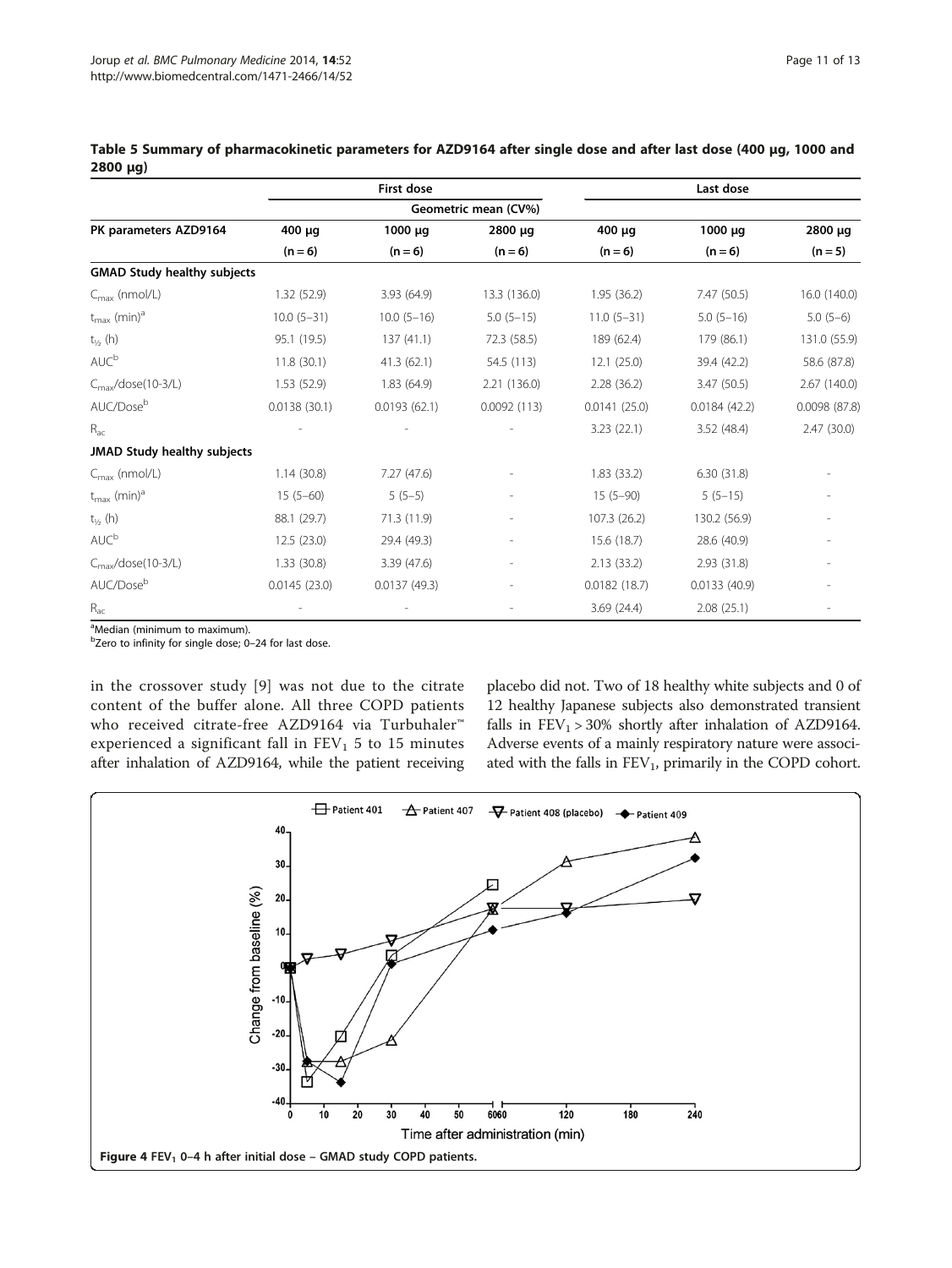<span id="page-11-0"></span>The development of AZD9164 for COPD has now been discontinued, due to these findings.

Despite preclinical assessment and subsequent reevaluation in the light of these findings, the reason for the brief post-dose drop in  $FEV<sub>1</sub>$  in some healthy subjects and all of the patients with COPD remains unclear. The  $M_1$ ,  $M_2$  and  $M_3$  receptors that have been demonstrated in human airways appear to have different physiological functions [\[10-12\]](#page-12-0) The  $M_1$  receptors in airway parasympathetic ganglia facilitate cholinergic neurotransmission, which therefore indirectly enhances cholinergic bronchoconstriction. The  $M_3$  receptors on airway smooth muscle cells, inflammatory cells and submucosal glands directly mediate bronchoconstriction and mucus secretion. The  $M<sub>2</sub>$  receptors at prejunctional cholinergic nerve endings control the release of acetylcholine and act as feedback inhibitory receptors. One explanation for the current findings could be that either partial agonist activity at the  $M_1$  receptor or  $M_2$  antagonist effects could hypothetically enhance cholinergic drive before the onset of  $M<sub>3</sub>$  antagonism to inhibit the immediate increase in cholinergic drive. However, there was no indication from available preclinical data that this is the explanation for the observations with AZD9164. An additional, nonpharmacological explanation could be that AZD9164 has a localised irritant effect which is greater in the inflamed lung tissue of patients with COPD than in healthy subjects.

Paradoxical bronchospasm after inhalation of a bronchodilator is not a novel occurrence. A review of adverse reaction reports for inhaled  $β_2$ -selective, adrenergicagonist bronchodilators between 1974 and 1988 revealed 126 reports consistent with a diagnosis of paradoxical bronchospasm associated with use of these drugs by metered-dose inhaler, and a further 58 such reports between 1983 and 1988 for these drugs delivered by nebulisation [[13](#page-12-0)]. Salbutamol has been shown to cause occupational asthma in pharmaceutical workers and has an asthma hazard index of 0.84 on a scale of 0–1, with a value of 0.5 or higher indicating asthmagenic potential [\[14\]](#page-12-0).

Paradoxical bronchoconstriction may cause a fall in  $FEV<sub>1</sub>$ with no other symptoms or it may cause cough, wheeze and dyspnoea and the need for use of rescue medication. It may be caused by an adverse reaction to the drug being administered or to the excipients, preservatives, surfactants, stabilisers or propellants used in its delivery [\[15-18](#page-12-0)]. Abrupt changes in osmolarity, temperature or pH in lung tissue resulting from inhalation of a drug aerosol, airflow turbulence, deep inhalation or expiration and repeated spirometry efforts may also trigger bronchospasm [[16,19,20](#page-12-0)]. Which of these factors was involved in these studies is unclear, but the dual response to AZD9164 raises interesting scientific issues which will continue to be explored.

### Conclusions

The initial bronchoconstrictor effect observed with AZD9164 makes this molecule unfit for its intended purpose. However, the experience in early clinical evaluation of AZD9164 has highlighted the importance of including early timepoint measurements of lung function when investigating novel inhaled treatments, even when a rapid onset of effect is not anticipated.

# Endnote

<sup>a</sup>Turbuhaler<sup>™</sup> is a trademark of the AstraZeneca group of companies. Turbuhaler™ is a registered trademark in Sweden and United Kingdom where the studies were performed.

#### Abbreviations

AUC: Area under the plasma concentration time curve; BP: Blood pressure; C<sub>max</sub>: Maximum plasma concentration; COPD: Chronic obstructive pulmonary disease; DBP: Diastolic blood pressure; E<sub>av</sub>: Average pharmacodynamic effect; E<sub>min</sub>: Minimum pharmacodynamic effect; E<sub>max</sub>: Maximum pharmacodynamic effect; FEV<sub>1</sub>: Forced expiratory volume in one second; FVC: Forced vital capacity; GMAD: Global multiple ascending dose study; JMAD: Japanese multiple ascending dose study; LABA: Long-acting β<sub>2</sub>-agonist; LAMA: Long-acting muscarinic antagonist; LLOQ: Lower limit of quantification; QTcF: QT interval with Fridericia's correction for heart rate; R<sub>ac</sub>: Accumulation ratio; SBP: Systolic blood pressure;  $t_{1/2}$ : Terminal half life;  $t_{\text{max}}$ : Time to maximal plasma concentration (C<sub>max</sub>).

#### Competing interests

CJ and US are employees of AstraZeneca and hold shares in the company. TB and KS were employees of AstraZeneca at the time this work was carried out. None of the authors has any other competing interest.

#### Authors' contributions

CJ was the AstraZeneca physician responsible for AZD9164. TB participated in the design of the study and performed the statistical analysis. KS was responsible for the pharmacokinetic analysis. US was a safety physician in the studies and participated in evaluation of safety-related data during conduct of both studies. All of the authors helped to draft the manuscript and read and approved the final manuscript.

#### Acknowledgements

The authors wish to acknowledge Dr Ulrike Lorch of Richmond Pharmacology Ltd, London UK, Folke Sjöberg of the Berzelius Clinical Research Centre, Linköping, Sweden and Pia Lena Berg, Global Safety Physician at AstraZeneca for their contributions to the studies. Medical writing assistance for this manuscript was provided by David Candlish of inScience Communications, Springer Healthcare. This assistance was funded by AstraZeneca R&D.

#### Funding

AstraZeneca

#### Author details

<sup>1</sup> AstraZeneca R&D Mölndal, Pepparedsleden 1, 431 83 Mölndal, Sweden 2 StatMind AB, Scheelevägen 2 1, 223 81 Lund, Sweden.

#### Received: 28 March 2013 Accepted: 19 March 2014 Published: 27 March 2014

#### References

- 1. Barnes PJ: Chronic obstructive pulmonary disease: a growing but neglected global epidemic. PLoS Med 2007, 4:e112.
- 2. Pauwels R, Rabe KF: Burden and clinical features of chronic obstructive pulmonary disease (COPD). Lancet 2004, 364(9434):613–620.
- 3. Barnes PJ, Shapiro SD, Pauwels RA: Chronic obstructive pulmonary disease: molecular and cellular mechanisms. Eur Respir J 2003, 22:672-688.